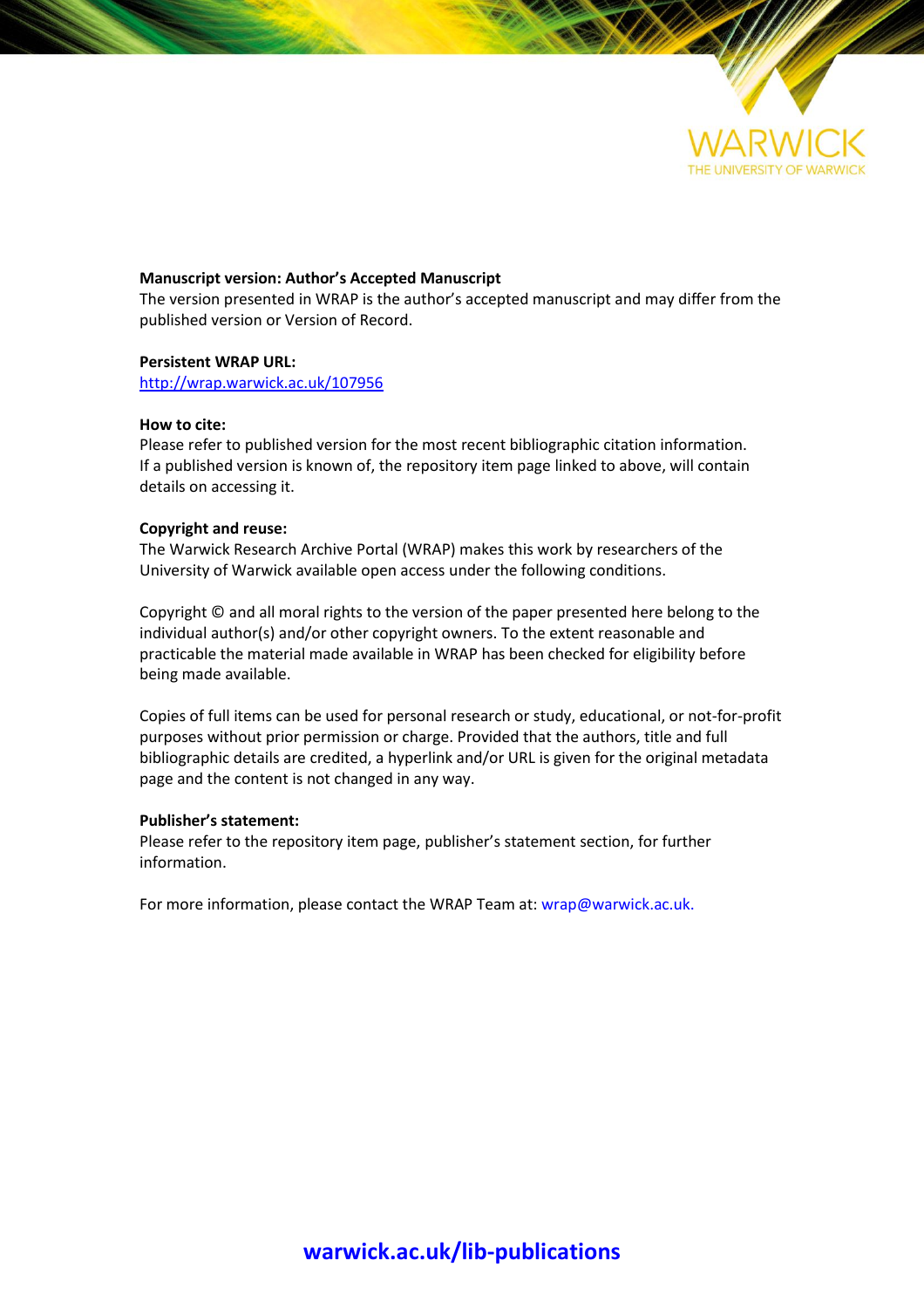# Learning Spontaneity to Improve Emotion Recognition in Speech

*Karttikeya Mangalam, Tanaya Guha*

Indian Institute of Technology, Kanpur

mangalam@iitk.ac.in, tanaya@iitk.ac.in

# Abstract

We investigate the effect and usefulness of spontaneity (i.e. whether a given speech is spontaneous or not) in speech in the context of emotion recognition. We hypothesize that emotional content in speech is interrelated with its spontaneity, and use spontaneity classification as an auxiliary task to the problem of emotion recognition. We propose two supervised learning settings that utilize spontaneity to improve speech emotion recognition: a hierarchical model that performs spontaneity detection before performing emotion recognition, and a multitask learning model that jointly learns to recognize both spontaneity and emotion. Through various experiments on the wellknown IEMOCAP database, we show that by using spontaneity detection as an additional task, significant improvement can be achieved over emotion recognition systems that are unaware of spontaneity. We achieve state-of-the-art emotion recognition accuracy (4-class, 69.1%) on the IEMOCAP database outperforming several relevant and competitive baselines.

Index Terms: Emotion Recognition, Spontaneous Speech, Multitask Learning.

## 1. Introduction

Recognizing human emotion is critical for any human-centric system involving human-human or human-machine interaction. Emotion is expressed and perceived through various verbal and non-verbal cues, such as speech and facial expressions. In the recent years, speech emotion recognition has been studied extensively, both as an independent modality [\[1,](#page-4-0) [2\]](#page-5-0), and in combination with others [\[3\]](#page-5-1).

The majority of work on speech emotion recognition follows a two step approach. First, a set of acoustic and prosodic features are extracted, and then a machine learning system is employed to recognize the emotion labels [\[4,](#page-5-2) [2,](#page-5-0) [5,](#page-5-3) [6,](#page-5-4) [7\]](#page-5-5). Although acoustic and prosodic features are more common, the use of lexical features, such as emotional vector, have been also shown to be useful [\[4\]](#page-5-2). For recognition, various methods have been proposed - starting from traditional hidden Markov models (HMM) [\[7\]](#page-5-5) to ensemble classifiers [\[8\]](#page-5-6), and more recently, deep neural networks [\[9,](#page-5-7) [10,](#page-5-8) [11\]](#page-5-9). Recently, Abdelwahab and Busso [\[2\]](#page-5-0) proposed an ensemble feature selection method that addresses the problem of training and test data arising from different distributions. Zong et al. [\[5\]](#page-5-3) introduced a domain-adaptive least squares regression technique for the same problem. Owing to the latest trends in machine learning, autoencoders [\[12\]](#page-5-10) and recurrent neural networks (RNN) [\[9\]](#page-5-7) have also been used for speech emotion recognition. Efforts to improve speech emotion recognition are primarily concentrated on building a better machine learning system. Although spontaneity, fluency and nativity of speech are well studied in the literature, their effect on emotion recognition tasks is not well studied. Work that addressed the problem of distinguishing between spontaneous and scripted speech include acoustic and prosodic feature-based

classification [\[13,](#page-5-11) [14\]](#page-5-12), and detecting target phonemes [\[15\]](#page-5-13). Dufour et al. [\[14\]](#page-5-12) have also shown that spontaneity is useful for identifying speakers' role [\[14\]](#page-5-12) by utilizing spontaneity information in their automatic speech recognition system. A recent work by Tian et al. [\[16\]](#page-5-14) has established that emotional content is essentially different in spontaneous vs. acted speech (prepared, planned, scripted). As they compare emotion recognition in the two types of speech, they observe that different sets of features contribute to the success of emotion classification in spontaneous vs. acted speech. Another study on emotion recognition using convolutional neural network (CNN) has found that type of data (spontaneous or not) does affect the emotion recognition results [\[10\]](#page-5-8); however, this work does not use spontaneity information in emotion recognition task. A very recent work has used gender and spontaneity information explicitely in a long short term memory (LSTM) network for effective speech emotion recognition in an aggregated data corpus [\[11\]](#page-5-9). Our work differs from this work by providing a detailed analysis and insight towards the effect of spontaneity in emotion recognition in speech, and by proposing an SVM-based hierarchical and multitask learning framework.

In this work, we investigate the usefulness of spontaneity in speech in the context of emotion recognition. We hypothesize that emotional content is interrelated with the spontaneity of speech, and propose to use spontaneity classification as an auxiliary task to the problem of emotion recognition in speech. We investigate two supervised learning settings: (i) a *multilabel hierarchical model* that performs spontaneity detection followed by emotion classification, and (ii) a *multitask learning model* that jointly learns to recognize both spontaneity and emotion in speech and returns two labels. To construct the proposed models, we use a set of standard acoustic and prosodic features in conjunction with support vector machine (SVM) classifiers. We choose SVM because it has been shown to produce results comparable to long short term memory (LSTM) networks when the training dataset is not sufficiently large [\[16\]](#page-5-14). Through exper-iments on the IEMOCAP database [\[17\]](#page-5-15), we observe that (i) recognizing emotion is easier in spontaneous speech than in scripted speech, (ii) longer context is useful in spontaneity classification, and (iii) significant improvement in emotion recognition can be achieved using spontaneity as an additional information, over spontaneity-unaware systems.

The rest of this paper is organized as follows: Section 2 describes the feature extraction process and the two supervised classification methods we have used for using spontaneity in emotion classification. Section 3 provides details on the experimental setup and results, followed by conclusion in Section 4.

# 2. Emotion Recognition using Spontaneity

In this section, we propose two models that utilize the spontaneity information in speech to improve emotion recognition: (i) a multilabel hierarchical model that performs spontaneity detection followed by emotion recognition, and (ii) a multitask learn-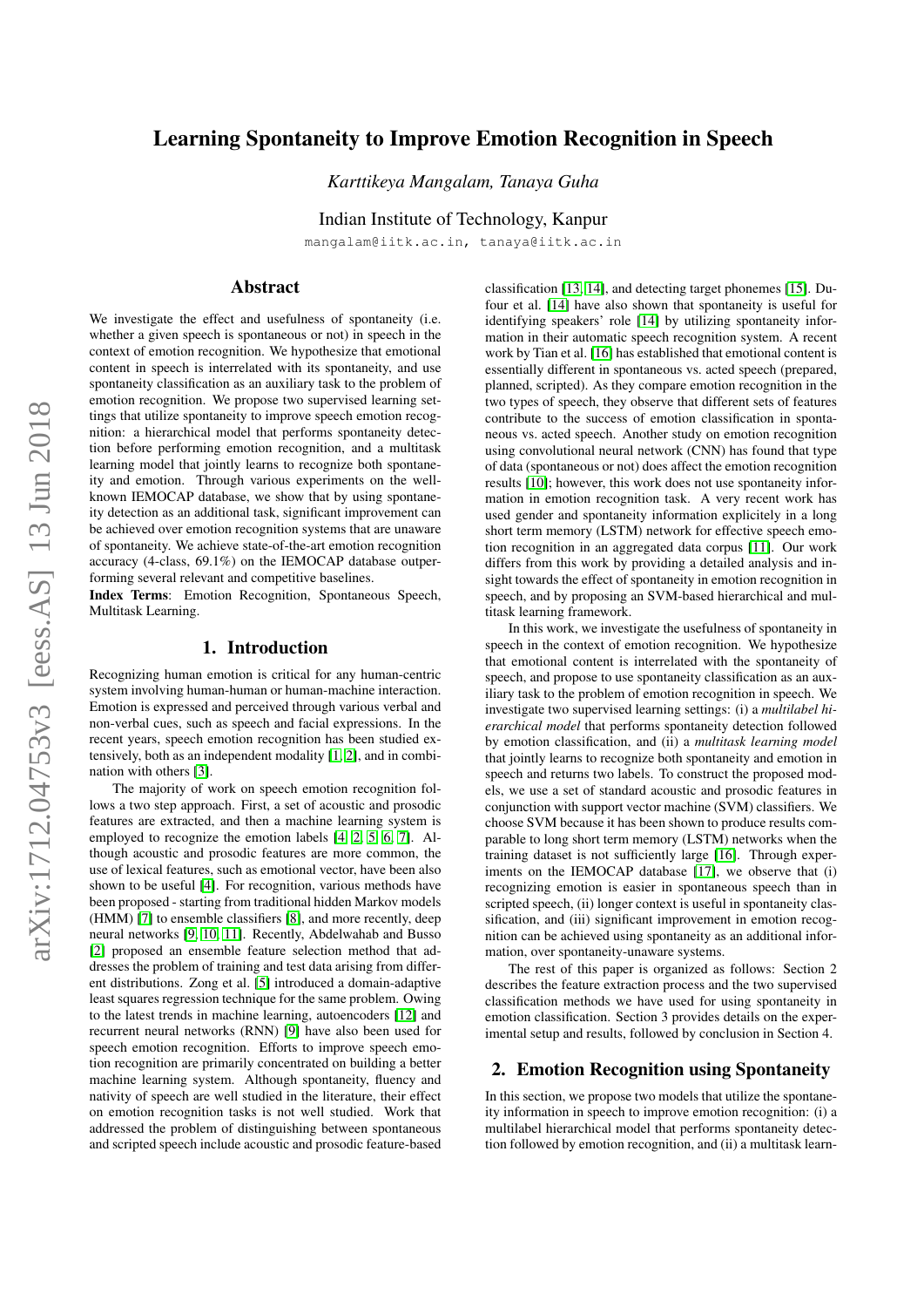<span id="page-2-0"></span>

Figure 1: *Multilabel hierarchical emotion recognition using spontaneity*

ing model that jointly recognizes both spontaneity and emotion labels.

## <span id="page-2-2"></span>2.1. Feature extraction

We extract a set of speech features following the Interspeech2009 emotion challenge [\[18\]](#page-5-16). The feature set includes four low level descriptors (LLDs) - Mel-frequency cepstral coefficients (MFCC), zero-crossing rate (ZCR), voice probability (VP) computed using autocorrelation function, and fundamental frequency (F0). For each speech sample, we use a sliding window of length  $w$  with a stride length  $m$  to extract the LLDs. This generates a k dimensional local feature vector for each windowed segment. Each descriptor is then smoothed using a moving average filter, and the smoothed version is used to compute their respective first order delta coefficients. Appending the delta features, we obtain a local feature vector of dimension  $2k$  for every windowed segment. To create a global feature for the entire speech sample, the local features are pooled temporally by computing 12 different statistics (e.g. mean, range, max, kurtosis) along each of the  $2k$  dimensions, generating a global feature vector  $f \in \mathbb{R}^d$ ,  $d = 24k$  for each data sample.

#### 2.2. Multilabel hierarchical emotion recognition

Let us consider  $N$  training samples and their corresponding feature representations  $\mathbf{F} = \{\mathbf{f}_j\}_{i=1}^{\bar{N}}$ , where  $\mathbf{f}_j \in \mathbb{R}^d$ . Each training sample with feature vector  $f_j$  is associated with two labels  $y_j = \{y_j^s, y_j^e\}$ , where  $y_j^s \in Y^s$ ,  $Y^s = 0, 1$  represents the binary spontaneity labels, and  $y_j^e \in Y^e$ ,  $Y^e = 0, 1, 2, 3$  denotes the emotion labels. Note that only four emotion labels are considered in this paper. We denote the entire label space as  $Y = Y^s \times Y^i$ .

In order to use the spontaneity information in speech, we propose a simple system which first recognizes if a speech sample is spontaneous or not. An emotion classifier is then chosen based on the decision made by the spontaneity classifier. We divide the entire training set  $\Omega_{train}$  of N samples into two subsets:  $\Omega_{train}^1$  that contains all the spontaneous speech samples, and  $\Omega_{train}^0$  that contains all the scripted or the non-spontaneous samples. As shown in Figure [1,](#page-2-0) we train two separate support vector machine (SVM) classifiers for recognizing emotion using  $\Omega_{train}^0$  and  $\Omega_{train}^1$ . Additionally, we train another SVM for spontaneity detection with sequence length  $\ell$  (denotes the number of consecutive utterances in an input sample) using F on entire  $\Omega_{train}$ . The sequence length  $\ell$  is used to account for

<span id="page-2-1"></span>

Figure 2: *Joint emotion and spontaneity classification.*

the context needed to recognize spontaneity, which is known to help in emotion recognition [\[19\]](#page-5-17). Later, in Section [3.2,](#page-3-0) we investigate the role of  $\ell$  in spontaneity detection. Note that only the spontaneity classifier uses a sequence length of  $\ell = 10$ , but the emotion recognition is performed at utterance level.

#### 2.3. Multitask learning for emotion and spontaneity

According to our hypothesis, spontaneity and emotional information in speech are interrelated. We perform the tasks of spontaneity detection and emotion recognition together in a multitask learning framework. Instead of focusing on a single learning task, a multitask learning paradigm shares representations among related tasks by learning simultaneously, and enables better generalization [\[20\]](#page-5-18). Following this idea, we jointly learn to classify both spontaneity and emotion. This is posed as a multilabel multioutput classification problem. The basic idea is presented in Fig. [2,](#page-2-1) where we train a single classifier that learns to optimize a joint loss function pertaining to the two tasks.

We define a weight matrix  $\tilde{\mathbf{W}} \in \mathbb{R}^{|Y|\times d}$  containing a set of weight vectors  $\mathbf{w}_{y^s,y^e}$  for classifying each of the  $|Y|$  possible label tuples  $\{y^s, y^{\tilde{e}}\}$ , where  $|\cdot|$  denotes the cardinality of the set. In order to jointly model spontaneity and emotion, we intend to minimize a loss function  $\mathcal{L}(\mathbf{W}, Y, \mathbf{F})$  defined as follows.

$$
\mathcal{L}(\mathbf{W}, Y, \mathbf{F}) = \frac{1}{2} \sum_{(y^s, y^e) \in Y} ||\mathbf{w}_{\{y^s, y^e\}}||^2 + \mathbf{C} \sum_{j=1}^N \zeta_j \quad (1)
$$

The loss function  $\mathcal L$  is sum of a a regularization loss term  $\|\mathbf{w}_{\{y^s, y^e\}}\|$  and soft-margin loss term (optimization with slacks) i.e.,  $\zeta_j$ . The parameter C controls the relative balance of the two cost terms. The term  $\zeta_i$  allows for misclassification of the near-margin training samples while penalizing  $\mathcal L$  by imposing a loss term that varies on the degree of the misclassification. The optimal classifier weights  $W^*$  are then learned by minimizing the joint loss function  $\mathcal{L}(\mathbf{W}, Y, \mathbf{F})$  as

$$
\mathbf{W}^* \leftarrow \underset{\mathbf{W} \in \mathbb{R}^{|Y| \times d}}{\arg \min} \mathcal{L}(\mathbf{W}, Y, \mathbf{F}) \tag{2}
$$

The classifier is trained i.e.,  $W^*$  is learned using the entire  $\Omega_{train}$  using the same set of features described earlier. Since emotion can vary between two consecutive recordings, the joint model uses a sequence length of  $\ell = 1$ .

## 3. Performance Evaluation

We perform detailed experiments on the IEMOCAP database [\[17\]](#page-5-15) to demonstrate the importance of spontaneity in the context of emotion recognition, and to validate the proposed classification models.

#### 3.1. Experimental setup

*Database:* We used the *USC-IEMOCAP database* [\[17\]](#page-5-15) for performance evaluation. It comprises 12 hours of audiovisual data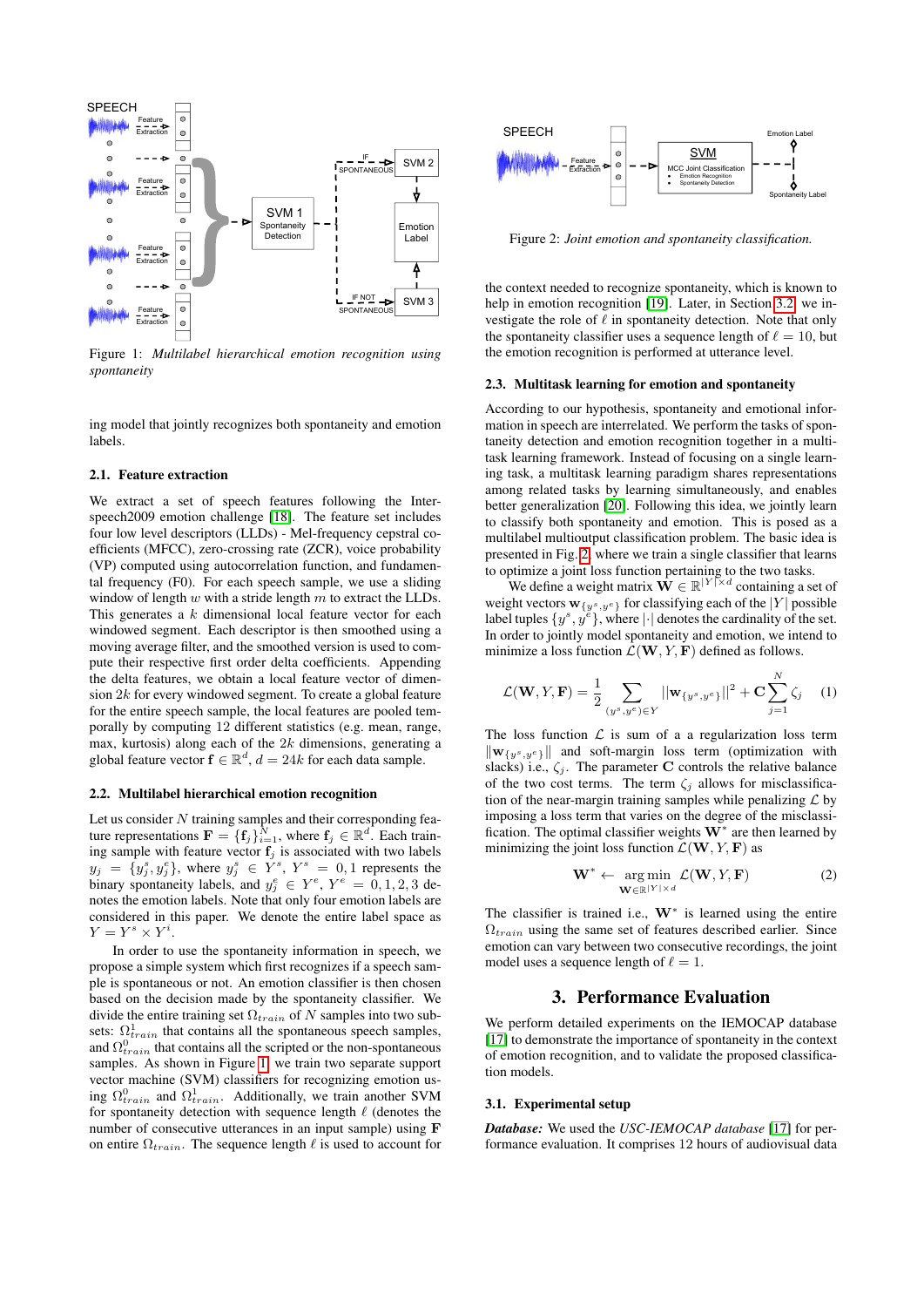<span id="page-3-1"></span>

Figure 3: *Effect of varying context (* $\ell$ *) on spontaneity classification.*

along with motion capture (mocap) recordings of face and text transcriptions. The data is collected in 5 different sessions, and each session contains several dyadic conversations. Altogether there are 151 conversations, which are labeled either improvised (spontaneous) or scripted. This serves as our spontaneity label  $y^s$ . There are almost equal number of scripted (52.2%) and spontaneous (47.8%) conversations in this database. Each conversation is further broken down to separate samples or utterances, which are organized speaker-wise in a turn-by-turn fashion. All samples are labeled by multiple annotators into one or more of the following six categories - neutral, joy, sadness, anger, frustration and excitement. A single sample may have multiple labels owing to different annotators. In such cases, the final label is chosen to be the label noted by the most annotators and randomly between all the leading labels in case of a tie. We used the four emotion categories: *anger*, *joy*, *neutral*, and *sadness*.

*Parameter settings*: The features described in Section [2.1](#page-2-2) are computed using a sliding window of length  $w = 25$ ms with a stride of  $m = 10$ ms. This yields a local feature vector of dimension  $k = 15$ , and a global feature vector f of dimension  $d = 360$  for each sample. The features are normalized to have values between  $-1$  to 1. The SVMs use the radial basis function (RBF) kernel. All results reported are the average statistics computed over a 5-fold cross validation.

## <span id="page-3-0"></span>3.2. Understanding spontaneity

*Sanity check:* We started with the hypothesis that emotional content is different in the spontaneous vs. scripted speech. In order to check this experimentally, we trained an SVM (under the same experimental conditions described in the previous section) on  $\Omega_{train}$  of the IEMOCAP database that can discriminate among the anger, joy, neutral and sadness. During the test phase, we computed the recognition accuracy for the spontaneous and scripted speech separately. We observe that while the overall accuracy (using the baseline SVM) of emotion recognition is 65.4%, recognition accuracy is higher for speech samples labeled spontaneous i.e. 73.0% and 56.8% for scripted speech (see Table [4\)](#page-4-1). This basic result supports our assumption that emotional content is different in spontaneous vs. scripted speech. This observation is also consistent with the results reported in a CNN-based recent work [\[10\]](#page-5-8).

<span id="page-3-2"></span>Table 1: *Effect of features on spontaneity classification accuracy (in %)*

| <b>Feature(s)</b> removed | $\ell=5$ | $\ell=10$ |
|---------------------------|----------|-----------|
| None                      | 91.4     | 93.0      |
| ZCR                       | 91.0     | 92.4      |
| VP                        | 90.6     | 92.6      |
| F <sub>0</sub>            | 90.5     | 92.6      |
| <b>MFCC</b>               | 83.4     | 85.5      |
| VP. MFCC                  | 80.7     | 83.8      |
| F0. MFCC                  | 83.2     | 84.9      |
| <b>ZCR. MFCC</b>          | 78.8     | 82.3      |
| <b>VP. FO</b>             | 90.6     | 91.5      |
| VP. ZCR                   | 90.2     | 92.1      |
| F <sub>0</sub> , ZCR      | 90.6     | 92.2      |
| VP. ZCR. FO               | 83.7     | 91.9      |
| Any two, MFCC             | < 76     | < 80      |

<span id="page-3-3"></span>Table 2: *Effect of keeping only the delta features on spontaneity classification accuracy (in %)*

| <b>Feature(s)</b> removed | $\ell=5$ | $\ell=10$ |
|---------------------------|----------|-----------|
| None                      | 91.4     | 93.0      |
| <b>ZCR</b>                | 91.0     | 92.4      |
| VP                        | 91.0     | 92.2      |
| F <sub>0</sub>            | 90.9     | 92.7      |
| MFCC                      | 86.8     | 90.1      |

*Role of context in spontaneity:* We performed spontaneity classification to understand the role of various parameters. We investigate the role of context and the contribution of various features in spontaneity detection. We train an SVM classifier with RBF kernel to distinguish between spontaneous and scripted speech using the features described in Section [2.1.](#page-2-2) At the utterance level, i.e. for  $\ell = 1$ , this system achieves an average accuracy of 80%. In order to study the effect of context on spontaneity classification, we vary the sequence length  $\ell$ . To account for longer context, we increase  $\ell$  by concatenating consecutive utterances. Consequently, we concatenate their corresponding global features. This yields a feature vector  $\mathbf{F}_{\ell} \in \mathbb{R}^{d}$ . The variation of classification accuracy with different values of  $\ell$  is shown in Fig. [3.](#page-3-1) The general trend is that the classification accuracy improves with the longer context (sequence length), and achieves 93% accuracy for  $\ell = 10$ . This result can be intuitively explained by the fact that as longer parts of the conversation is used for classification, it becomes easier to detect spontaneity. The result also highlights that spontaneity can be detected with a fairly high accuracy and hence assures us that an additional spontaneity detection module would not harm the overall performance of a speech processing pipleline because of incorrect detection of spontaneity.

*Role of features:* We investigate the importance of each feature individually in spontaneity classification by performing an ablation study. We exclude one or more of the LLD features at a time, and record the corresponding spontaneity classification accuracy. From the results presented in Table [1,](#page-3-2) we observe that (i) MFCC features are the most important of all. (ii) Any single LLD feature can provide an accuracy of  $\sim$  75% indicating that any LLD feature is well suited for the task of spontaneity classification. Moreover, comparing the accuracies achieved when removing both the delta and the actual features (as in Table [1\)](#page-3-2) to removing the actual features but retaining the delta features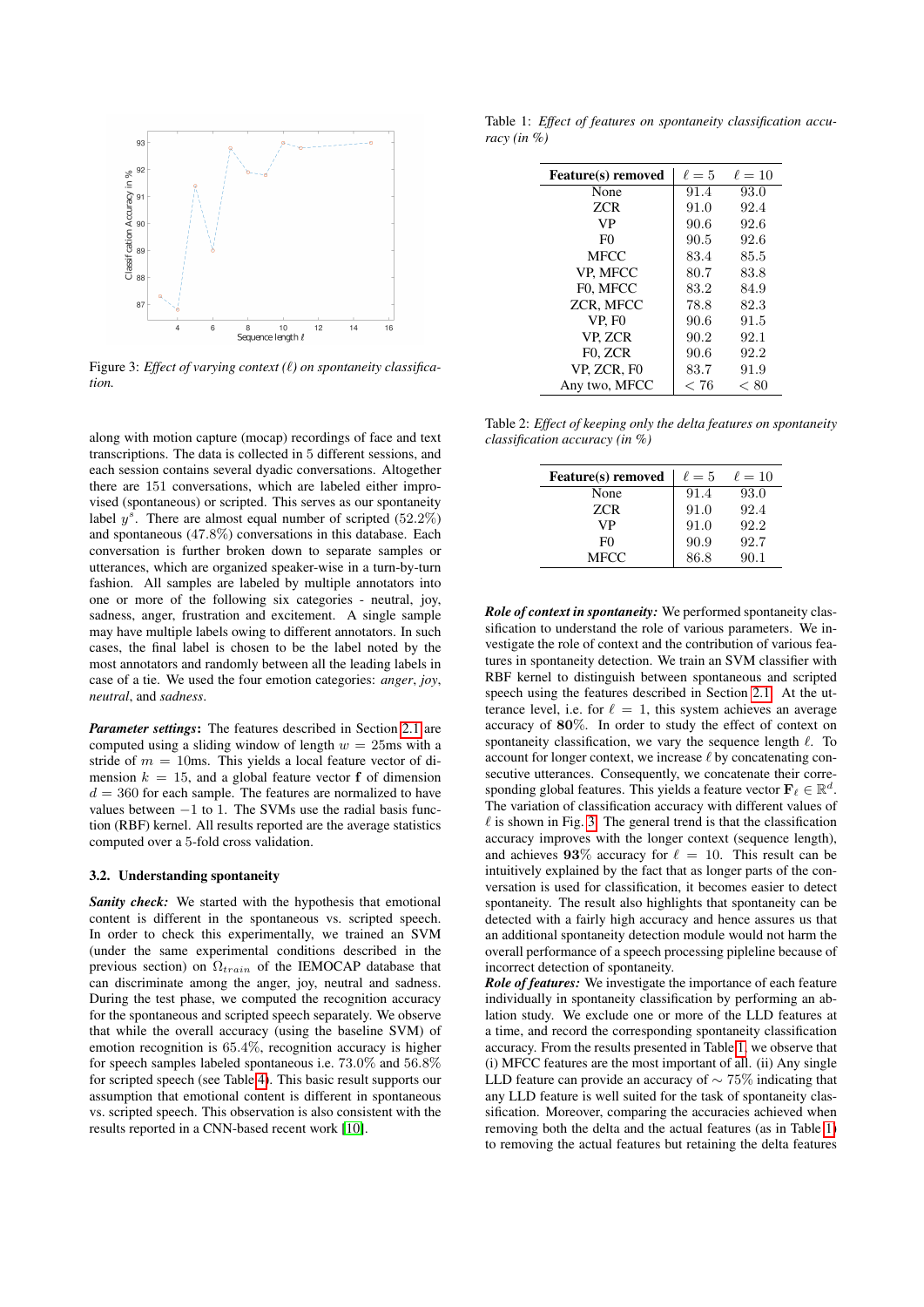<span id="page-4-2"></span>Table 3: *Emotion recognition results for individual classes in terms of weighted accuracy (in %).*

|                           | Anger | <b>Joy</b> | <b>Neutral</b> | <b>Sadness</b> |  |  |
|---------------------------|-------|------------|----------------|----------------|--|--|
| <b>SVM</b> baseline       | 69.2  | 37.0       | 62.9           | 76.9           |  |  |
| RF baseline               | 73.1  | 6.1        | 78.8           | 64.6           |  |  |
| CNN-based [10]            | 58.2  | 51.9       | 52.8           | 66.5           |  |  |
| Rep. learning [21]        | 53.5  | 36.9       | 52.6           | 64.3           |  |  |
| Spontaneity-aware methods |       |            |                |                |  |  |
| <b>Hierarchical</b>       | 80.2  | 37.5       | 65.9           | 73.3           |  |  |
| <b>Joint</b>              | 71.2  | 13.1       | 75.9           | 76.3           |  |  |

<span id="page-4-1"></span>Table 4: *Emotion recognition results for all classes together in terms of weighted accuracy (in %).*

|                           | <b>Scripted</b> | <b>Spontaneous</b> | Overall |  |  |  |
|---------------------------|-----------------|--------------------|---------|--|--|--|
| <b>SVM</b> baseline       | 56.8            | 73.0               | 65.4    |  |  |  |
| RF baseline               | 62.1            | 66.0               | 64.1    |  |  |  |
| CNN-based [10]            | 53.2            | 62.1               | 56.1    |  |  |  |
| Rep. learning [21]        |                 | 52.8               | 50.4    |  |  |  |
| Spontaneity-aware methods |                 |                    |         |  |  |  |
| LSTM $[11]$               |                 |                    | 56.7    |  |  |  |
| <b>Hierarchical</b>       | 64.2            | 74.0               | 69.1    |  |  |  |
| <b>Joint</b>              | 63.2            | 69.8               | 66.1    |  |  |  |

(see Table [2\)](#page-3-3), we notice that the delta features play a more crucial role than the original features themselves for the task of spontaneity classification.

#### 3.3. Emotion recognition results

To compare the gain from using the spontaneity information, we construct two baselines: an SVM-based emotion classifier, and a random forest (RF)-based emotion classifier. Both classifiers are trained to recognize emotion without using any information about the spontaneity labels. We also compare with two other recent work on emotion recognition: CNN-based emotion recognition [\[10\]](#page-5-8) and representation learning-based emotion recognition [\[21\]](#page-5-19). Additionally, we compare our results with a recent LSTM-based framework [\[11\]](#page-5-9) that uses gender and spontaneity information for emotion classification. The performances of the proposed spontaneity-aware emotion recognition methods (i.e., hierarchical and joint) along with those for the baselines and other existing methods are presented in Table [3](#page-4-2) and Table [4.](#page-4-1) The proposed hierarchical SVM outperforms the baselines and all other competing methods by achieving an overall recognition accuracy of 69.1%. The joint SVM model achieves an accuracy of 66.1%. Comparing the performance of the baseline SVM with the proposed spontaneity aware SVM methods, we observe that even with the same features and classifier more than 3% improvement for the hierarchical method in overall emotion recognition accuracy is achieved just by adding spontaneity information (see Table [4\)](#page-4-1). Looking at the improvements in individual classes, the class *anger* benefits the most from spontaneity information. This is evident from a notable 11% improvement in recognition accuracy while using the hierarchical model over the SVM baseline (see Table [3.](#page-4-2) On the other hand, *neutral* shows 3% improvement, and *joy* is only slightly affected by spontaneity as we compare the hierarchical method to the SVM baseline. *Sadness* does not show any improvement when using spontaneity. The individual emotion recognition accuracies may possibly indicate that anger is a more spontaneous emotion (i.e., difficult to fake) than other emotions, such as sadness. Table [4](#page-4-1) shows that recognition accuracy is always lower for scripted speech irrespective of the classification method used. This indicates that emotion is easier to detect in spontaneous speech, and this result is consistent with the observations made in an earlier work [\[10\]](#page-5-8).

The proposed hierarchical classifier performs slightly better than our joint classifier possibly owing to the more accurate spontaneity classification. Recall that the spontaneity classifier for the hierarchical model used longer context ( $\ell = 10$ ) while the joint model uses  $\ell = 1$ . Nevertheless, the joint classifier is still of practical use in the scenario when the temporal sequence of the recording is unknown, and hence the sequence length for spontaneity is necessarily constrained.

Clearly, spontaneity information helps emotion recognition. Our SVM-based methods could achieve better result than all competing methods by explicitly detecting and using spontaneity information in speech. The reason behind our SVM-based methods outperforming deep learning-based methods (e.g., CNN-based [\[10\]](#page-5-8), Rep. learning [\[21\]](#page-5-19) ) is possibly the use of spontaneity and a longer context in the case of hierarchical method. The LSTM-based spontaneity aware method though uses the same four classes as ours, they use an aggregated corpus (using IEMOCAP and other databases) for training the LSTM network. Such training is different from our experimental setting.

#### 4. Conclusion

In this paper, we studied how spontaneity information in speech can inform and improve an emotion recognition system. The primary goal of this work is to study the aspects of data that can inform an emotion recognition system, and also to gain insights to the relationship between spontaneous speech and the task of emotion recognition. To this end, we investigated two supervised schemes that utilize spontaneity to improve emotion classification: a multilabel hierarchical model that performs spontaneity classification before emotion recognition, and a multitask learning model that jointly learns to classify both spontaneity and emotion. Through various experiments, we showed that spontaneity is a useful information for speech emotion recognition, and can significantly improve the recognition rate. Our method achieves state-of-the-art recognition accuracy (4-class, 69.1%) on the IEMOCAP database. Future work could be directed towards understanding the effect of other meta information, such as age and gender.

## 5. Acknowledgement

The authors would like to thank SAIL, USC for providing access to the IEMOCAP database.

#### 6. References

<span id="page-4-0"></span>[1] F. Dellaert, T. Polzin, and A. Waibel, "Recognizing emotion in speech," in *Spoken Language, 1996. ICSLP 96. Proceedings.,*